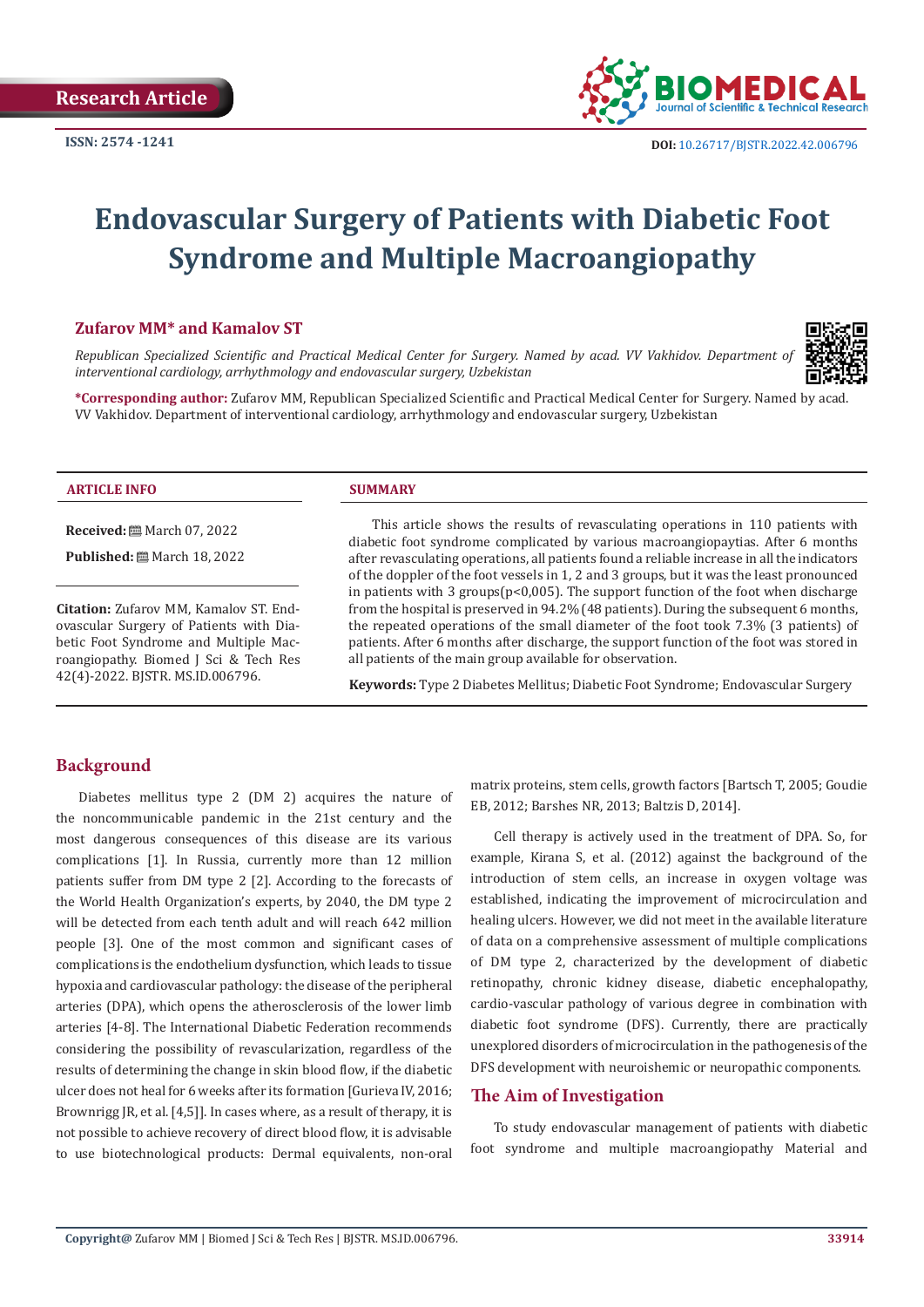methods: We retrospectively included 110 diabetic patients (78.5 ± 15.8 years, 90 males and 35 females, who were referred to our centre for diabetic foot syndrome from January 2019 to December 2021 years.

# **Patients were Distributed to 4 Groups**

- 1 group patients with DM 2Type and the neuroischemic form of the DFS with diabetic retinopathy 1 degree (DR 1 stage), chronic ischemia of brain vessels 1 stage (CIBV 1st), chronic heart insufficiency 1 stage (CHI 1st), chronic kidney disease I-II stage (CKD I-II) - 25 patients,
- 2 group patients with DM 2 type and neuroischemic form of the DFS with DR 2, CIBV 2, CHI-2, CKD III- 30 patients,
- 3 group patients with DM 2 type and neuroischemic form of the DFS, DR3, CIBV-3, CHI -3, CKD-IV-V - 30 Patients.
- 4 group patients with DM 2 Type and the neuroischemic form of the DFS without macrovascular complications, 25 patients.

Healthy volunteers  $(n = 20)$  will make a group of control. All patients were evaluated by the team of cardiologists, surgeons and diabetologists in order to assess presence of multiple macroangiopathy and eventual need for diabetic foot syndrome revascularization. Research methods included: biochemical (bilirubin, straight, indirect, lipid spectrum, ALT, AST, coagulogram, blood sugar, glycated hemoglobin, urea, creatinine, calcium, alkaline phosphatase in blood and instrumental investigations: ECG, MRI of foot, Doppler of Main Vessels Foot, Ultrasound of Internal Organs, angiography, ophthalmological investigations. Statistical calculations were carried out in Microsoft Windows software using Microsoft Excel-2007 and Statistica Version 6.0, 2003 software packages. The data obtained are reflected in the form  $M \pm M$ , where M is the average value of the variation row, M is the standard error of the average value. The accuracy of the differences between independent samples was determined by the Manna-Whitney and Student method.

### **Results**

For Diabetic foot interventions the preferred approach was ipsilateral femoral antegrade in 85/110 patients (77.2%) and contralateral cross-over in 15/110 patients (13.6%) and popliteal retrograde + femoral antegrade in 10/110 patients (9.0%). Before performing revasculating operations, all patients with a neuroecemic form of diabetic foot syndrome were detected a significant decrease in all indicators of the doppler of the foot vessels in 1, 2 and 3 groups, but it was the most pronounced in patients with 3 groups

(p<0,005). In our investigation Balloon angioplasty was performed in 70 legs : the procedure was successful in 68/70 legs with an immediate success rate of 97.1% and a significant improvement in TcPO2 and ABI with ulcer healing in 65/70 legs (92.8%). Freedom from major amputation was 79.4% at a mean follow-up of  $2.8 \pm 1.2$ years (range 1 to 3 years) whereas survival was 86%.

After 6 months after revasculating operations, all patients found a reliable increase in all the indicators of the doppler of the foot vessels in 1, 2 and 3 groups, but it was the least pronounced in patients with 3 groups ( $p<0.005$ ). The support function of the foot when discharge from the hospital is preserved in 94.2% (48 patients). During the subsequent 6 months, the repeated operations of the small diameter of the foot took 7.3% (3 patients) of patients. After 6 months after discharge, the support function of the foot was stored in all patients of the main group available for observation.

# **Conclusion**

On the data of our results, endovascular management of diabetic foot syndrome patients seems to lead to a high success of this patients.

### **References**

- 1. [Acosta S, M Bjorck, A Wanhainen \(2016\) Negative-pressure wound](https://pubmed.ncbi.nlm.nih.gov/27901277/) [therapy for prevention and treatment of surgical-site infections after](https://pubmed.ncbi.nlm.nih.gov/27901277/) [vascular surgery. British Jornal of Surgery 104: 75-84.](https://pubmed.ncbi.nlm.nih.gov/27901277/)
- 2. Dedov II, Marian S, Olga V (2017) Epidemiology of diabetes in the Russian Federation: Clinical Statistical Analysis According to the Federal Dia Diake Register. diabetes mellitus 20(1): 13-41.
- 3. [Brownrigg JR, NC Schaper, RJ Hinchlife \(2015\) Diagnosis and assessment](https://pubmed.ncbi.nlm.nih.gov/25764390/) [of peripheral arterial disease in the diabetic foot. Diabetic Medicine](https://pubmed.ncbi.nlm.nih.gov/25764390/) [32\(6\): 738-747.](https://pubmed.ncbi.nlm.nih.gov/25764390/)
- 4. [Game L, Apelqvist J, Attinger C, A Hartemann, RJ Hinchliffe, et al. \(2016\)](https://pubmed.ncbi.nlm.nih.gov/26344936/) [Effectiveness of interventions to enhance healing of chronic ulcers of the](https://pubmed.ncbi.nlm.nih.gov/26344936/) [foot in diabetes: a systematic review. Diabetes metabolism research and](https://pubmed.ncbi.nlm.nih.gov/26344936/) [reviews 32\(1\): 154-168.](https://pubmed.ncbi.nlm.nih.gov/26344936/)
- 5. [Hinchlife RJ, Brownrigg JRW, G Andros, J Apelqvist, EJ Boyko, et al.](https://pubmed.ncbi.nlm.nih.gov/26342204/) [\(2016\) Andros Effectiveness of revascularization of the ulcerated foot](https://pubmed.ncbi.nlm.nih.gov/26342204/) [in patients with diabetes and peripheral artery disease: a systematic](https://pubmed.ncbi.nlm.nih.gov/26342204/) [review. Diabetes metabolism research and reviews 32\(1\): 136-144.](https://pubmed.ncbi.nlm.nih.gov/26342204/)
- 6. [Iwamoto Y, Tatsuya M, Yuichi F, Naomi I, Noritaka F, et al. \(2012\) Intima](https://pubmed.ncbi.nlm.nih.gov/22796580/)[media thickness of brachial artery, vascular function, and cardiovascular](https://pubmed.ncbi.nlm.nih.gov/22796580/) [risk factors. Arteriosclerosis, thrombosis, and vascular biology 32\(9\):](https://pubmed.ncbi.nlm.nih.gov/22796580/) [2295-2303.](https://pubmed.ncbi.nlm.nih.gov/22796580/)
- 7. Menasche P (2011) Cell therapy for peripheral arterial disease Molecular therapeutics. 12(5): 538-545.
- 8. [Mills JL, Michael SC, David GA, Frank BP, Andres S, et al. \(2014\) The](https://pubmed.ncbi.nlm.nih.gov/24126108/) [Society for Vascular Surgery Lower Extremity Threatened Limb](https://pubmed.ncbi.nlm.nih.gov/24126108/) [Classification System: Risk stratification based on Wound, Ischemia, and](https://pubmed.ncbi.nlm.nih.gov/24126108/) [foot Infection \(Wlfl\). Journal of vascular surgery 59\(1\): 220-234.](https://pubmed.ncbi.nlm.nih.gov/24126108/)